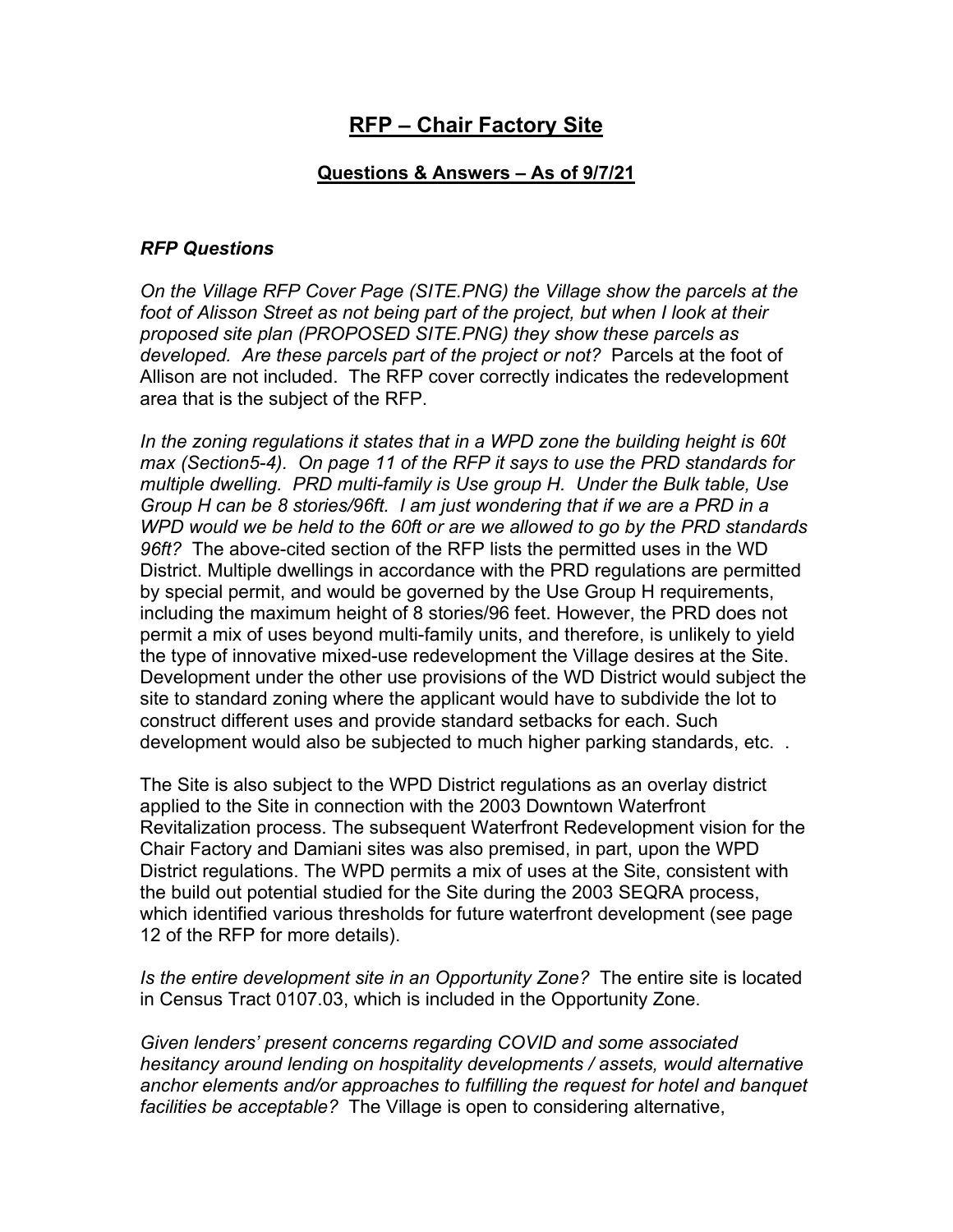compelling proposals for anchor uses and/or approaches to address the Village's hospitality needs. However, the Village believes that for Haverstraw there is a material shortfall in convenient, quality hospitality. The Village further believes that a meaningful hotel and banquet development component would help to drive visitation to and uses of the Village's amenities and local businesses. Although there is some current lender hesitancy regarding funding hospitality developments, we have seen a meaningful rebound in numerous hospitality markets and meaningful investments in hospitality by leading institutional investors. Perhaps more importantly, Haverstraw anticipates that groundbreaking on the project will occur in Spring 2023 – well past when the Village anticipates COVID will have a material impact on capital markets. As such, the Village continues to have a preference for a material hospitality / banquet component.

## *Selected Pre-RFP Questions*

*Grant opportunities?* Village has built relationships on county, state and federal levels. Our state representatives are aware of this project and know that when we select a developer and start working on this project potential grant opportunities could become available.

Also, the Village of Haverstraw is the only municipality in Rockland County with the federal Opportunity Zone designation.

*What is the exact location (in terms of sq feet, preferably) of the closest water and sewer connections to the site? Without having a sewer map of Haverstraw handy, I'm presuming we would connect at the intersection of First and New Main but an estimated rate of measurement would be handy.*

The services to the Chair Factory site probably came down the driveway off of Liberty Street and Broad St. and those spurs may still exist there. However, the services could be brought off of Main St. , whose connections would be right in the intersection of Main, First and Allison.

*Is there any current conversation going on regarding extended ferry service to more fully integrate that offering with Haverstraw?* Not at present due to COVID. However, Haverstraw will engage in those conversations when ferry service returns to normal.

*What is the acquisition history of the site? Are there any encumbrances?* The Village took a portion of the site through condemnation / eminent domain from the prior owner, Empire State Chair. The property is completely in the Village's ownership. On the smaller part of the site, that was purchased from the prior owner in an arms-length transaction around 6 years ago. Title is fully vested and there are no contingencies.